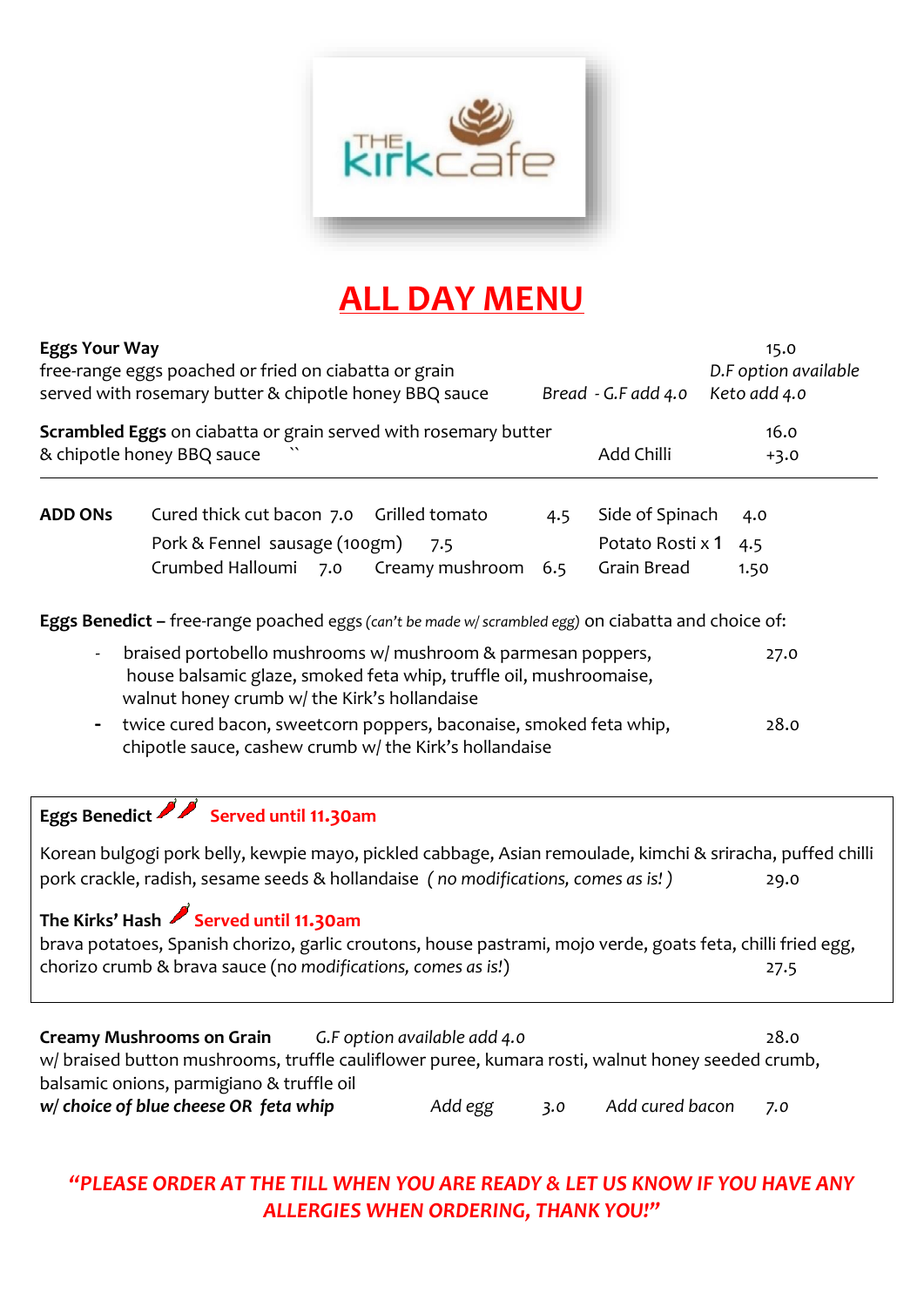

# *Our dishes take time to create as everything is cooked from scratch please be patient* !

| Creme Brulee French Toast No GF option available<br>lemon vanilla mascarpone, blueberry compote, poached rhubarb, raspberry gel, bruleed banana,<br>pistachio & almond praline, berry sorbet, vanilla meringue, chantilly cream,<br>white chocolate custard, freeze dried raspberries, pashmak & berry espuma<br>Add bacon        | 28.5<br>31.5 |
|-----------------------------------------------------------------------------------------------------------------------------------------------------------------------------------------------------------------------------------------------------------------------------------------------------------------------------------|--------------|
| <b>Smashed Avocado on Toast (V/D.F)</b> - on till it's gone!<br>avocado smash (contains red onion) house beetroot & cashew hummus, corn salsa, pickled cauliflower &<br>courgette, red onion, chipotle lime vegan house sour cream, smoked dukkah, house sweet chili, kalamata<br>crumb, lime, radish on turmeric cumin sourdough | 24.5         |
| Our Baked Eggs are Baked in the Oven with all Ingredients - no mods they come as is!                                                                                                                                                                                                                                              |              |
| <b>Meat Baked Eggs</b><br>Spanish chipotle beans, pork & fennel sausages, thick cut bacon, Spanish chorizo, provolone, eggs,<br>pesto w/ ciabatta                                                                                                                                                                                 | 33.5         |
| <b>Vegetarian Baked Eggs</b><br>Spanish chipotle beans, halloumi, olives, feta, provolone, eggs, pesto w/ ciabatta                                                                                                                                                                                                                | 28.5         |
|                                                                                                                                                                                                                                                                                                                                   |              |

| <b>Cauliflower Bites (keto)</b>                                                  |      |
|----------------------------------------------------------------------------------|------|
| Grated parmesan w/ bang bang sauce & cashew crumb $(g.f - not coeliac)$          | 16.0 |
|                                                                                  |      |
| <b>Kumara Fries</b> $w/$ sweet chilli vegan aioli $(g.f - not coeliac)$          | 12.0 |
|                                                                                  |      |
|                                                                                  |      |
| <b>Crispy Coated Fries</b> $w/$ house aioli or vegan aioli $(g.f - not coeliac)$ | 11.0 |

## *"PLEASE ORDER AT THE TILL WHEN YOU ARE READY & LET US KNOW IF YOU HAVE ANY ALLERGIES WHEN ORDERING, THANK YOU!"*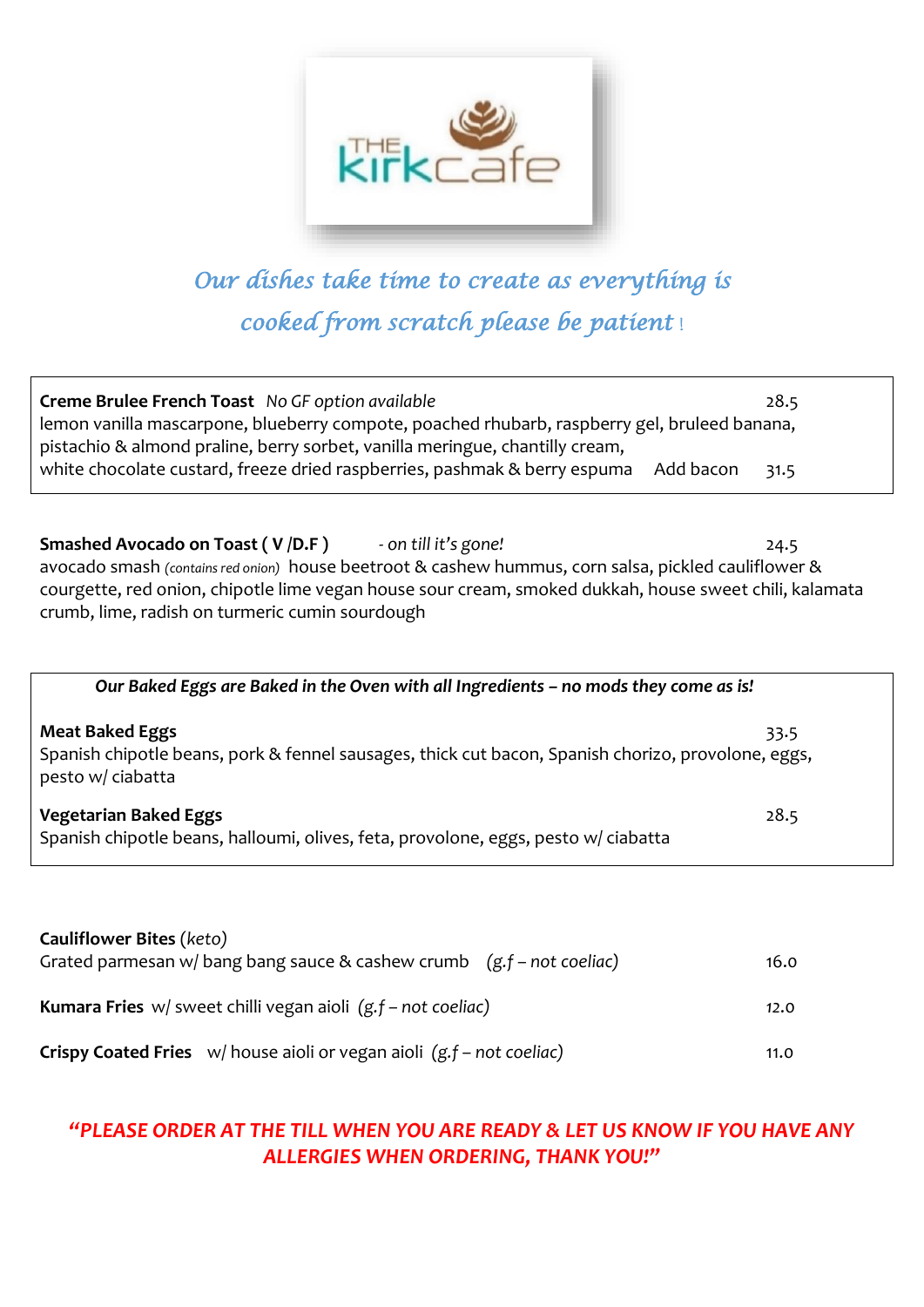

# **LUNCH**

#### **Fried Chicken Sando**

Crispy southern fried chicken, house pickles, slaw, our secret special sauce, iceberg, jalapeno bites, chipotle sauce, smashed avocado, buttermilk fried green tomatoes, smoked provolone & American cheese on toasted brioche 27.5

#### **Poutine**

w/ chicken & beef gravy & melted Gruyere cheese 16.0

Add bacon 20.0

## *"PLEASE ORDER AT THE TILL WHEN YOU ARE READY & LET US KNOW IF YOU HAVE ANY ALLERGIES WHEN ORDERING, THANK YOU!"*